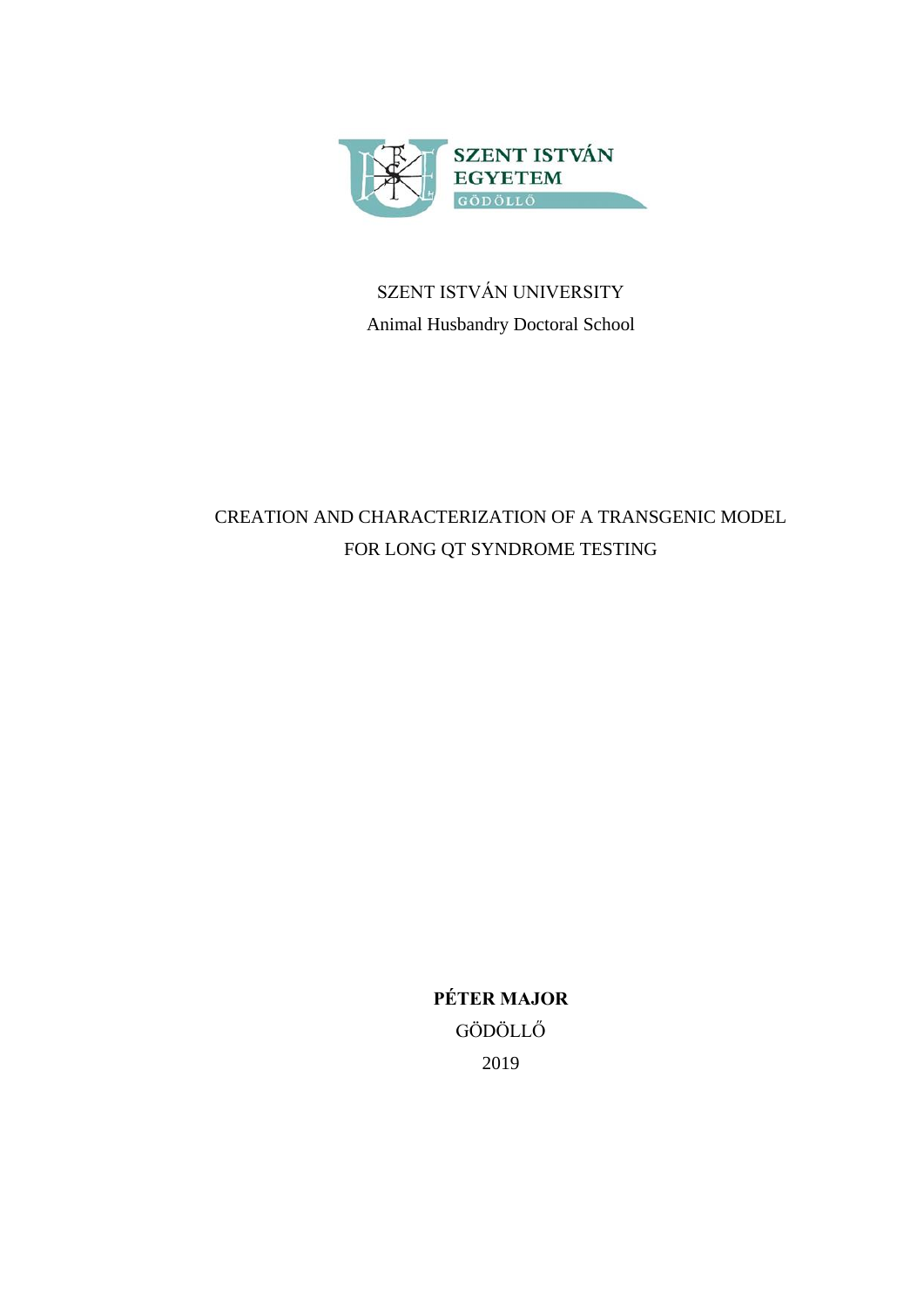|                   | The doctoral school's name: Animal Husbandry Doctoral School |
|-------------------|--------------------------------------------------------------|
| Field of science: | <b>Animal Husbandry</b>                                      |

| Leader: Professor: | Dr. Miklós Mézes DSc.,                             |
|--------------------|----------------------------------------------------|
|                    | Member of the Hungarian Academy of Sciences        |
|                    | Szent István University,                           |
|                    | Faculty of Agricultural and Enviromental Sciences, |
|                    | Institue of Animal Biology,                        |
|                    | Department of Animal Nutrition                     |

| Dr. Bősze Zsuzsanna DSc.                              |
|-------------------------------------------------------|
| Scientific consultant, group leader                   |
| National Agricultural Research and Innovation Center, |
| Agricultural Biotechnology Institute,                 |
| Department of Animal Biotechnology                    |
|                                                       |

.......................................… ……………………………...

Head of the PhD school Supervisor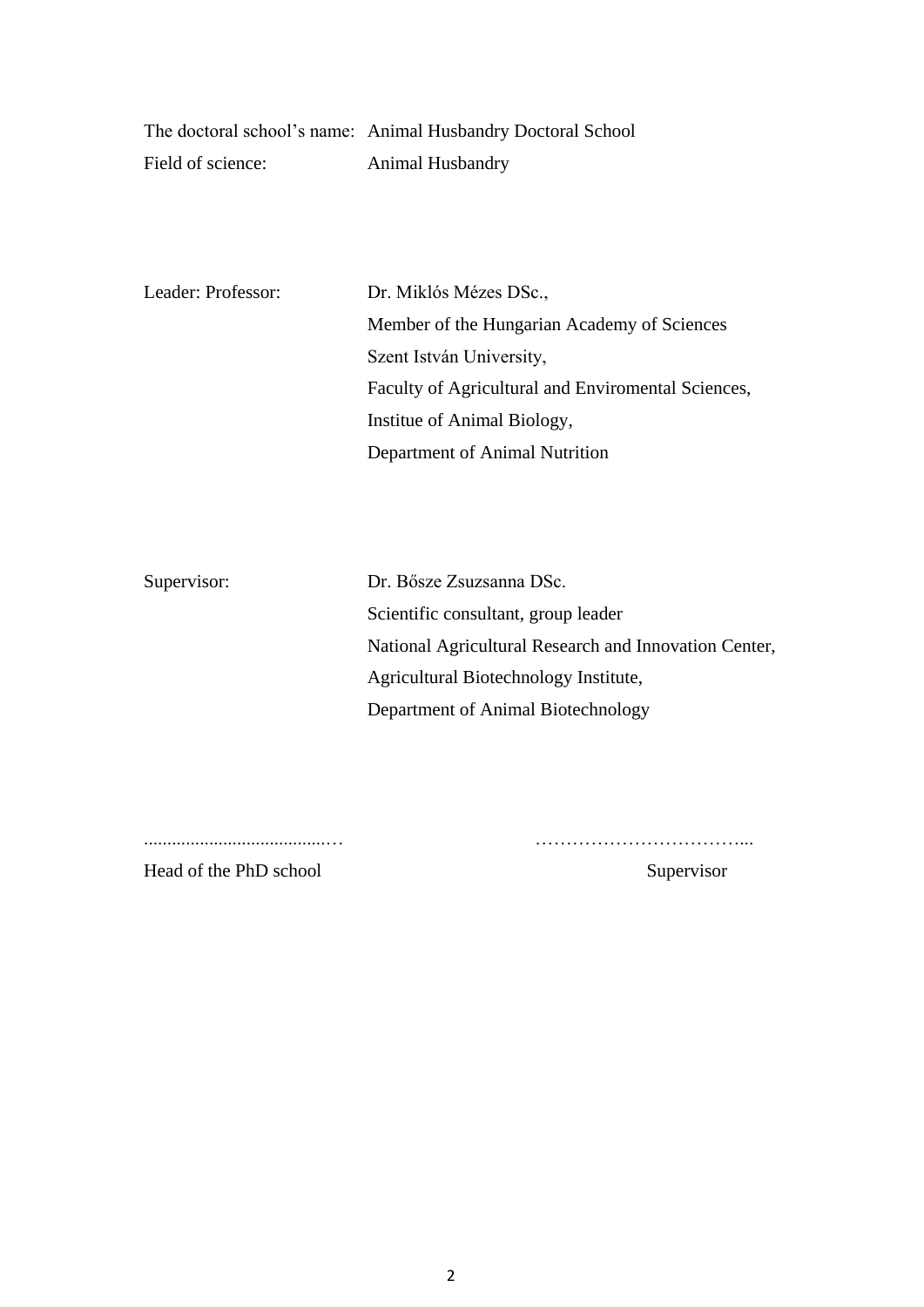#### 1. ANTECEDENTS OF THE WORK, OBJECTIVES TO BE MET

## 1.1. ANTECEDENTS OF THE DISSERTATION

Animal experiments have been an indispensable part of the advancement of medicine for long centuries. Vaccination, antibiotics, organ transplants and chemotherapy would not exist without preceding animal experiments, and our knowledge on diseases like malaria and smallpox would be much smaller. Animal experiments can contribute not only to saving human lives, but to the advancement of our fundamental biological and genetical knowledge, and thus to improving the life expectancy and life quality of farm animals and pets alike. The development of genetic and biotechnological methods has recently enabled us to create purposefully modified animals to model human diseases. This revolutionized medicine, as there are experiment animals that can be specifically used to find answers for a question of human biology. Depending on their size, internal constitution, etc. the most frequently used experiment animals are suitable for the modeling of differing human diseases. Another advantage of mutant animals is that their molecular characteristics are precisely known, thus more detailed results can be achieved through a lesser number of specimens. This technological advancement also enables experiment designs to efficiently applying the 3R rules and regulations of animal protection, which include the recommendation to minimize the number of experimental animals (Russel et Burch, 1959). Sudden cardiac death (SCD) is a major cause of mortality worldwide, with over 4 million casualties annually (Silvia et al 2015). A cause factor for SCD is the abnormal heart rhythm called *torsade de pointes*, which can be caused by the so-called long QT syndrome. The long QT syndrome is an anomaly indicated by the prolongation of the QT interval on ECG. Each form of the long QT syndrome features an abnormal repolarization of the heart. Hereditary long QT syndromes each originate from a mutation of an ion channel gene; these mutations can extend the action potential duration (APD) and elongate the QT interval. 15 distinct types of long QT syndromes have been identified, each caused by different ion channel mutations.

To prevent sudden cardiac death caused by hereditary long QT syndrome, predictive methods necessitate animal disease models where ion channel anomalies are known and their effect is measurable. The LQT1 and LQT2 transgenic rabbit models, developed in the frame of a US and German research collaboration to model mutations of two ion channels in 2008, since than have been proved to be useful in multiple researches. *Oryctolagus cuniculus*, the European rabbit has major advantages to the laboratory mouse, as the electro-physiological features of the rabbit heart are closer to those of the human.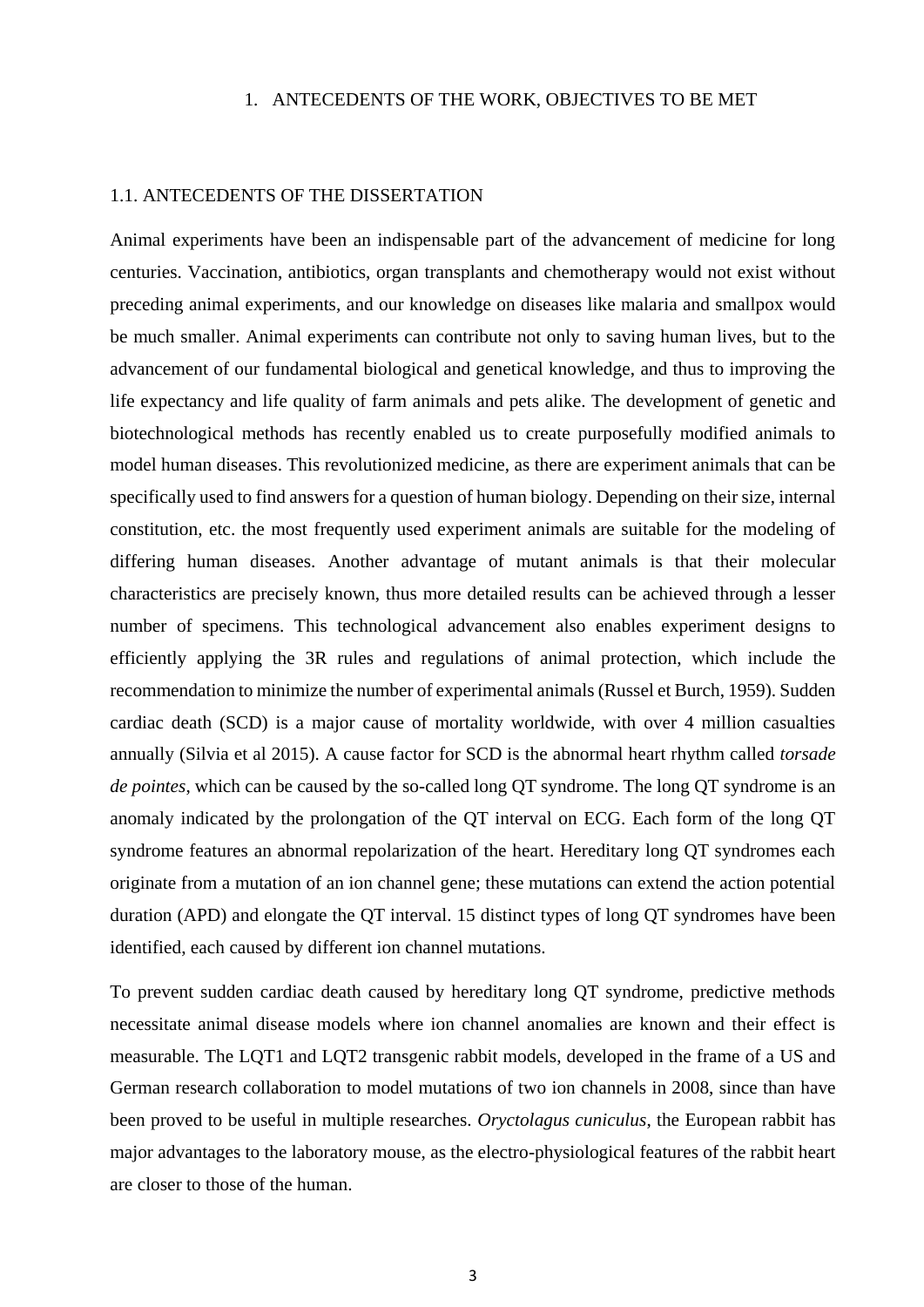My PhD work addresses the slow delayed-rectifier  $K(+)$  current (IKs). Within the myocytes of the human heart, the IKs channel consists of an  $\alpha$ -subunit (KCNO1; Gene ID: 3784) and a modulating β subunit (KCNE1; Gene ID: 3753). The gene KCNE1, as the β subunit of the IKS codes a transmembrane protein that associates to the  $\alpha$  subunit and together they constitute the IKs channel. Mutations of the KCNE1 gene contribute to the elongation of the action potential and atrial arrhythmogenesis. KCNE1, also known as minK, was one of the first ancillary subunits of the Kv channel that were cloned from a human heart. The missense mutation of the KCNE1 in our rabbit model is based on the point mutation amino acid swap G52R. This mutation was first identified in a Chinese family suffering from LQT5 syndrome (Ma et al 2003). Cardiac muscle tissue has several types of ion channels that are able to substitute each other, this is called repolarization reserve. In our transgenic rabbit, the anomalous function of the mutant human KCNE1 protein decreases the repolarization reserve of the heart and increases the tendency of arrhythmia. In certain cases, the elongation of the QT interval does not predict the onset of arrhythmia. However, we found the variability of QT to be a method of greater precision, which can help the prediction of lowered repolarization reserve.

#### 1.2. OBJECTIVES

- 1. To create the transgenic constructs that contain the rabbit beta-myosin promoter and the variants of the human G52R, carrying both a mutant and a non-mutant version of KCNE1 in cDNA.
- 2. To create a transgenic mouse model suitable for monitoring the expression of mutant KCNE1 protein.
- 3. To create a transgenic rabbit model to investigate the LQT5 syndrome, to examine transgenic inheritance, establish a strain.
- 4. To examine the tissue specific expression of the integrated transgene using methods of molecular biology, moreover toidentify the transcribed transgenic protein and assess its amount.
- 5. Together with our collaborators, to characterize the transgenic rabbit model of LQT5 syndrome with electrophysiological methods.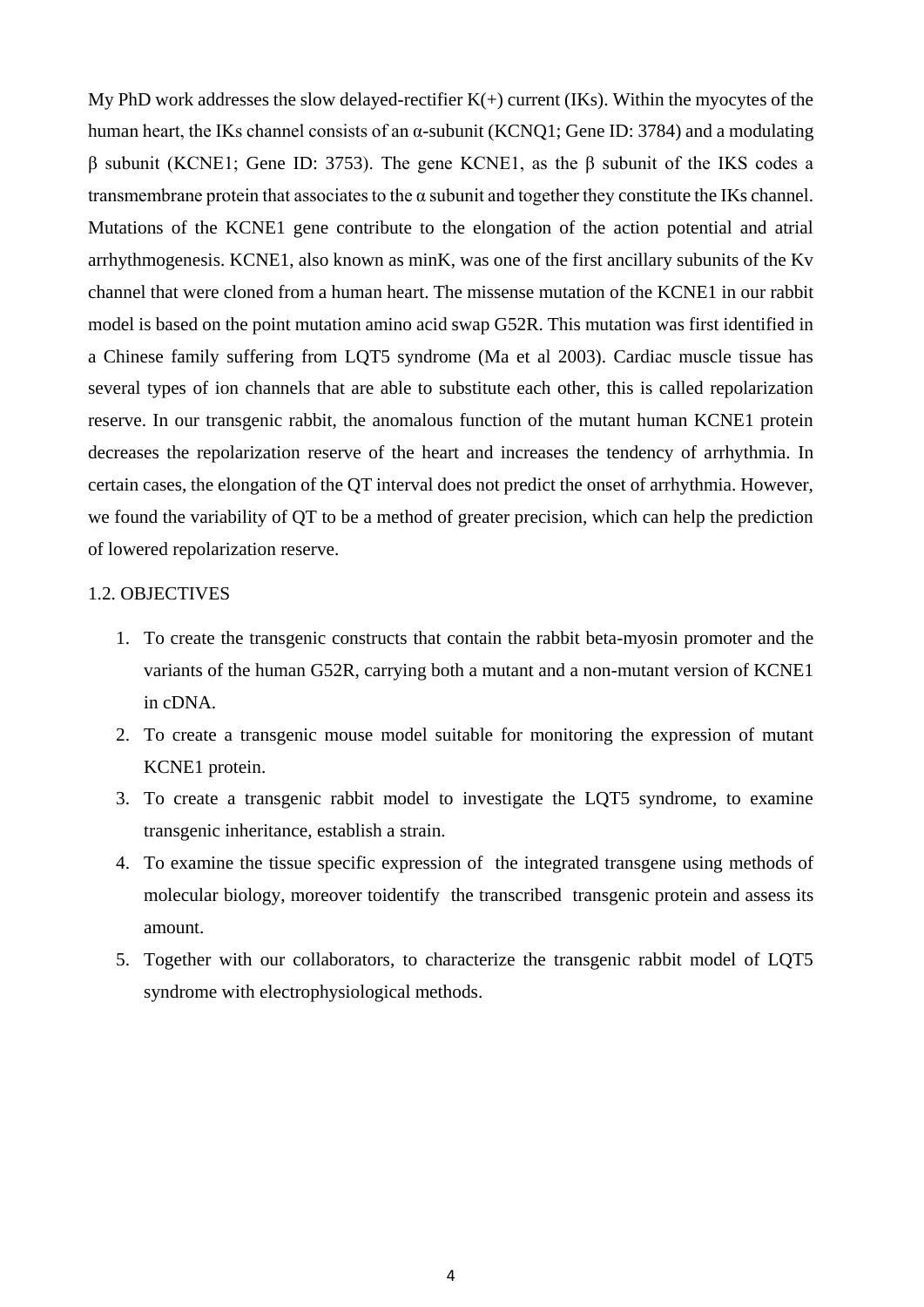#### 2. MATERIALS AND METHODS

## 2.1. EXPERIMENTAL PERMITS AND ANIMALS

Laboratory rabbits in the National Agricultural Research and Innovation Center (NARIC), the Agricultural Biotechnology Institute (ABC), the animal house of the Animal Biotechnology Department were properly placed, housed and maintained in accordance with the relevant European Union rules and the Act XXVIII of 1998 ON THE PROTECTION AND SAVING OF ANIMALS, Government Decree 243/1998 (31 December) on animal testing and FVM-KÖM-GM Decree 36/1999 (02 April) on the rules of managing, keeping, transporting etc. test animals. We have the following permissions to conduct our experiments: PEI/001/275-4/2013.

FVB/N mice were used as donors in the *in vivo* pre-experiment, as their pronuclei are well visible, making them suitable for pronucleus microinjection. The recipient mice were strain CD1, having high numbers of offspring and a good preservation rate of their young. We used adult New-Zealand white rabbits weighing 3.5 kg to create transgenic rabbits. Both the mice and rabbits were kept in a conventional enclosure, with a 12-hour daylight lighting pattern, fed *ad libitum.* The electrophysiological examinations were conducted on 3.5-4-month-old adult rabbits of either G3 or G4 generation, providing wild type specimens for control. There were no sex-based differences found, thus the measurements done on male and female specimens were summed.

## 2.2. CLONING AND EXPRESSION VECTORS

For the mutagenesis of human KCNE1 cDNA, a 4270 bp, pSC-A-amp/kan vector was used, from a Stratagene StrataClone PCR Cloning Kit. The β−MHC promoter from the rabbit genome and the mutant KCNE1 cDNA were combined in an Invitrogen: pCRW-Blunt II-TOPO vector sold by Thermo Fischer Scientific. As an expression vector, Invitrogen's pcDNA™3.1 (+) Mammalian Expression Vector was used. Cloning was done in E. coli DH5α.

#### 2.3. HUMAN CDNA LIBRARY

The human KCNE1 cDNA was isolated from a Human Heart cDNA library (Cat no: SC6204) ordered from 3h Biomedical AB, Sweden. According to the vendor's description, the sample is from adult human atria, negative for HIV, Hepatitis B (HBV), Hepatitis C (HCV), mycoplasm bacteria, yeast or fungal infections. Concentration: min. 1x10<sup>6</sup> cells/ml.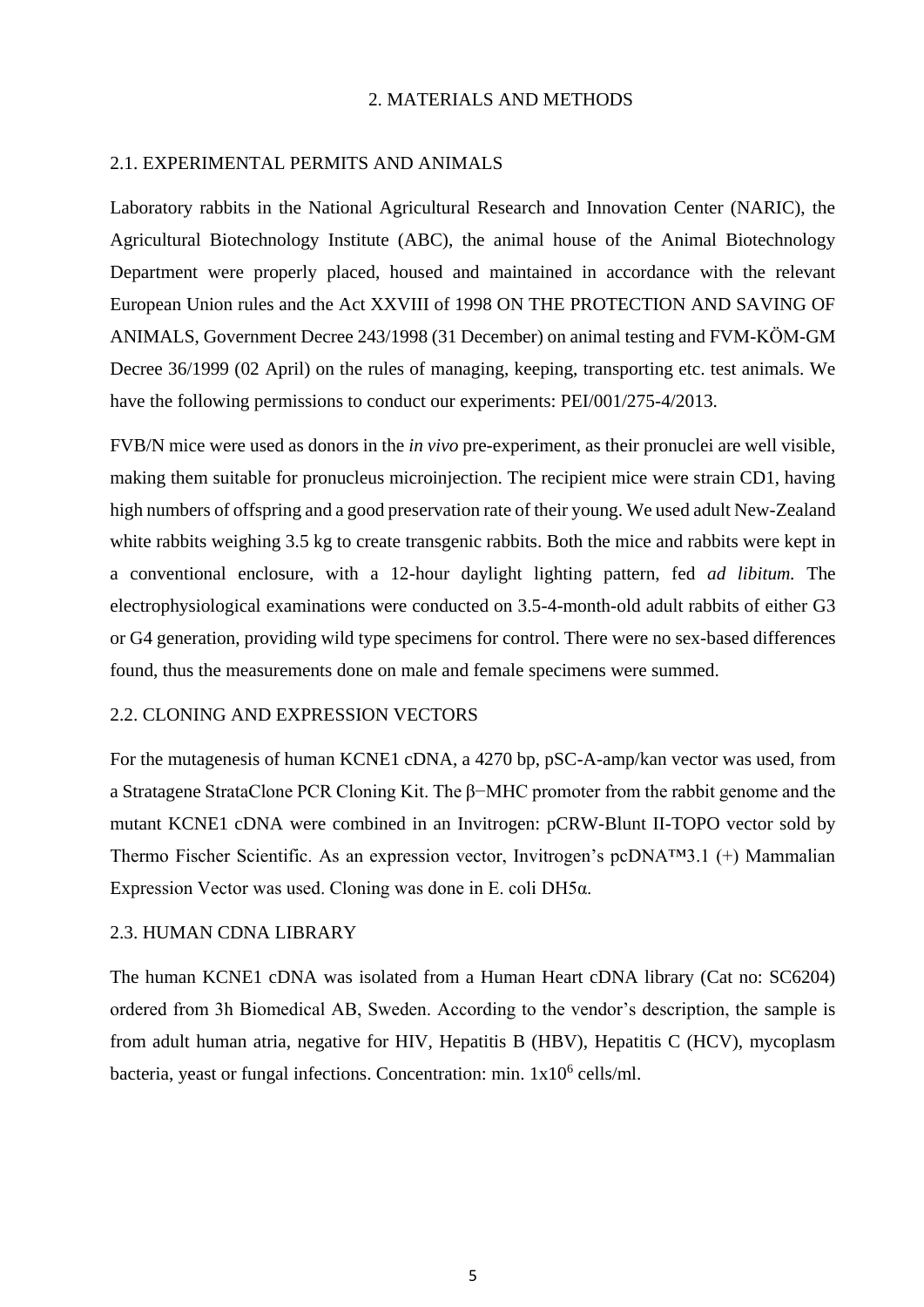#### 2.4. CREATING A TRANSGENIC ANIMAL

I created two transgenic constructs, both containing the genes governed by the rabbit β- myosin (MYH1; Gene ID: 100125991) promoter and either human wild-type KCNE1 cDNA or the human KCNE1 G52 mutant cDNA and a cattle polyA signal. The position-specific nucleotide swap in the human KCNE1 cDNA was conducted with a QuikChange II XL Site-Directed Mutagenesis Kit (Agilent Technology).

First, *in vitro* testing was done with the wild-type or the G52R-KCNE1 mutant constructs in the presence of KCNQ1 polus forming protein in transfected CHO cells. Then, pronucleus microinjection was used to produce transgenic mice, followed by transgenic rabbits with the mutant transgenic construct. The 8-10 weeks old FVB/N donor mice received 5 NE PMSG intramuscularly, followed by 5 NE hCG 48 hours later. The embryos were collected from the artificially ovulated FVB/N mice and microinjected, then transferred into pseudo-pregnant CD1 mice. Then genomic PCR was used to identify the transgenic individuals in the offspring. One transgenic mice were born, passing on the transgene to the next generation.

The donor rabbits were female New-Zealand rabbits weighing minimum 3.5 kg, receiving 120 NE PMSG intramuscularly at the age of 3-4 months, then 72 hours later they received 180 NE hCG and were artificially fertilized. The following day the embryos were collected from the superovulated rabbit and after microinjection were inserted into the oviducts of pseudo-pregnant recipient animals via endoscopic method. The rabbits born from the embryo transfer were screened with transgene-specific PCR. The tissue-specificity of the transgene expression in the new generation was assessed with RT-PCR, then the amount of endogenous and G52R-KCNE1 was determined through western blot and isoelectric focusing. The position of the integrated transgene was determined via inverse nested PCR. The heredity of the transgene was observed in both transgenic species. Tissue-specific transgene expression was measured on different expression levels in both transgenic species via molecular biological methods. In addition, the electrophysiological traits of the transgenic rabbit model were analysed in the Pharmacology Institute of the University of Szeged, Faculty of Medicine. The electrophysiological evaluation of the LQT2-5 dual transgenic rabbit model is ongoing, in cooperation with the University of Freiburg.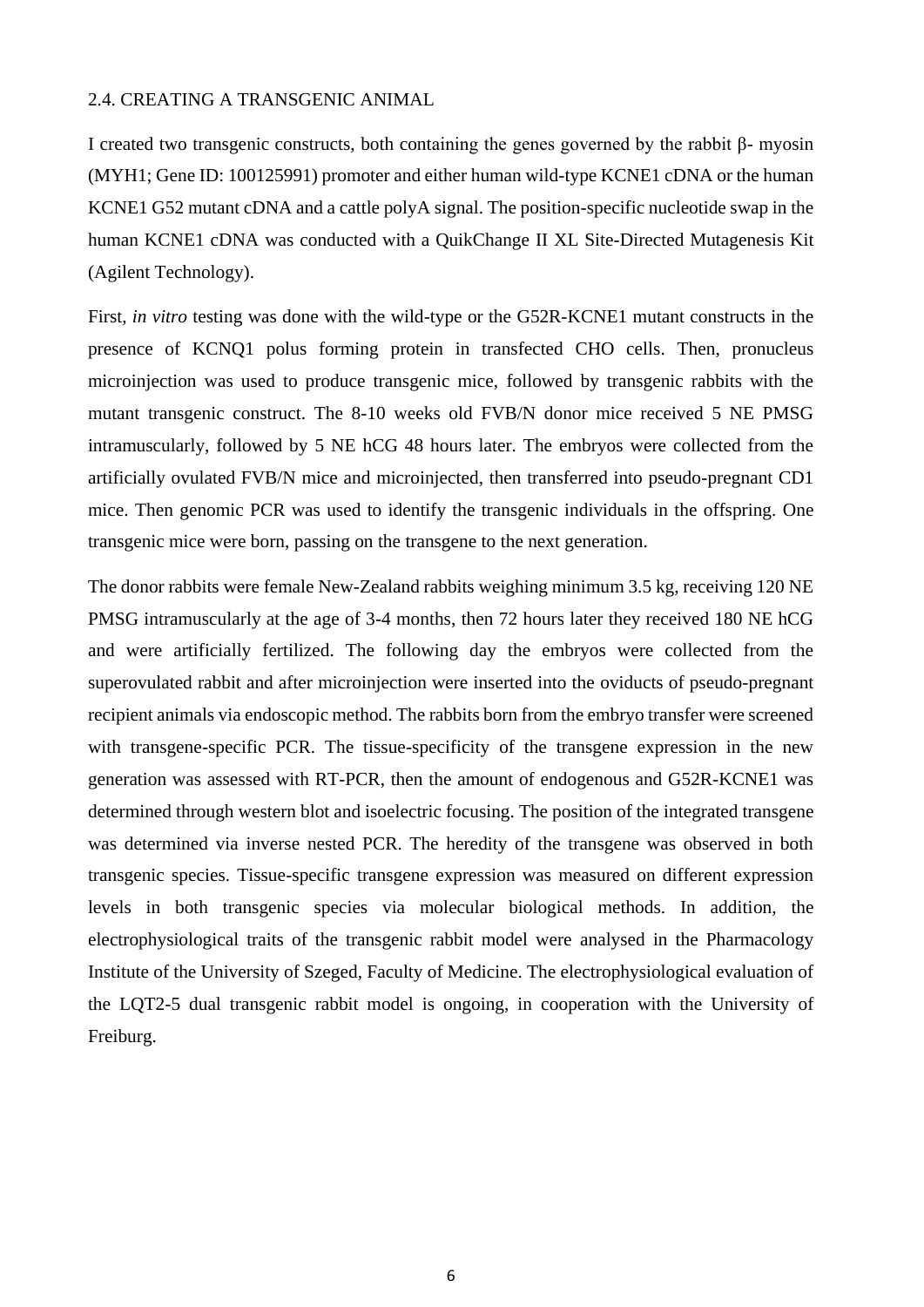#### 3. RESULTS

Many transgenic mouse models have been created in order to model the long QT syndrome; but did not show the same phenotypes as humans. Ours is the third transgenic rabbit model to study the electrophysiological symptoms caused by the ion channel mutations resulting in long QT syndrome. During my doctoral candidacy, I established two transgene constructs. Both contained the rabbit β –myozin promoter, they differ in the cDNA as either human wild-type KCNE1 or G52R mutant KCNE1 was placed in the transgene.. The β-MHC-G52R-KCNE1-bGHpolyA construct was microinjected into mouse and rabbit embryos; while the wild-type transgene was used in experiments with *in vitro* CHO cells.

First, *in vitro* experiments were done on CHO cells to compare how the wild-type and mutant transgene constructs function. When the mutant subunit was associated with KCNQ1, then the alpha subunit with mutant KCNE1 resulted in a current that did not show the characteristic slow activation of IKs, and current density also differed from the results obtained with wild-type KCNE1. Thus it was proved that the G52R mutation indeed causes ion current problems. The *in vivo* testing of the transgene construct was done on FVB/N mice. Superovulated FVB/N females were bred with FVB/N males; after mating, 305 embryos were collected from the oviducts of the animals. 268 were found to be suitable for pronucleus microinjection, and 224 embryos were transfected into pseudopregnant CD1 mice. 14 young was born, one being transgenic founder.

In the case of rabbits, 466 of the 497 injected embryos were inserted into 21 pseudo-pregnant recipients. 38 (8%) was born, of which 4 (10%) displayed transgenic integration when assessed via genomic PCR. I characterized the tissue-specific transgene expression in both species with molecular biological methods and it was shown that the mRNA expression of the alpha IKs subunit increased significantly, along with the expression of rabbit KCNE1 mRNA in the transgenic rabbit heart. The mutant human and rabbit KCNE1 proteins were separated based on their isoelectric points and their ratio was determined. I also found that certainly homozygote rabbits did not survive. During the breeding of several years, we intended to create homozygote offspring, but there was no one born alive rabbit, which in our two-phase detection method confirmed to be homozygote. In the two-phase system, homozygote rabbits were identified by first selecting potential homozygote offspring with transgene-specific qPCR primer. Those rabbits where the relative expression of the transgenewas at least 1.6x greater than the certainly heterozygotic individuals were considered as homozygoties. When those rabbits reached sexual maturity, they were mated with wild-type animals and the produced offspring were examined for the presence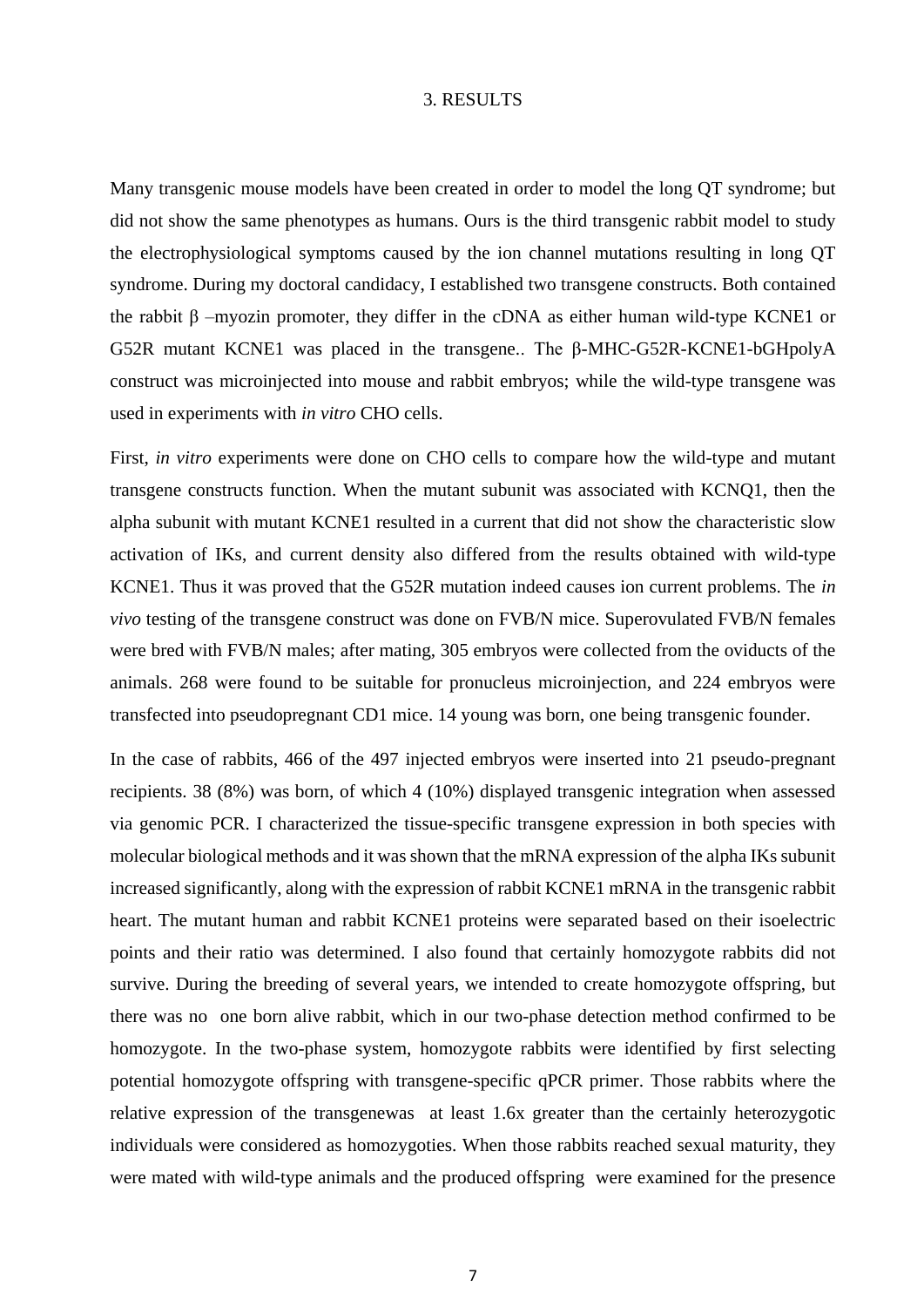of the transgene with PCR- If the parent was homozygotic, all offspring should be heterozygote. However, we were not able to accomplish the second phase. Potentially homozygotes did not live to maturity or no offspring was produced from the wild-type crossbreeding. In addition, among the heterozygotic offspring a significantly smaller proportion of females were identified than theoretically expected. As to the transgenic-wild-type ratio, I found that the proportion of transgenic offspring was significantly smaller than expected as well.

The electrophysiology experiments on LQT5 rabbits used addition of IKr blocker dofelitide to show that the repolarization reserve of transgenic rabbits is lower than wild-type siblings, consequently they are more susceptible to arrhythmia. Dofelitide decreased heart rates in transgenic animals only. In addition, dofelitide significantly increased the short-term QT variability (STVQT) of the transgenic animals. Dofetilid triggered a similar QT elongation in both groups, implying that its STVQT-increasing effect was more pronounced and arrhythmias were more prevalent in transgenic animals.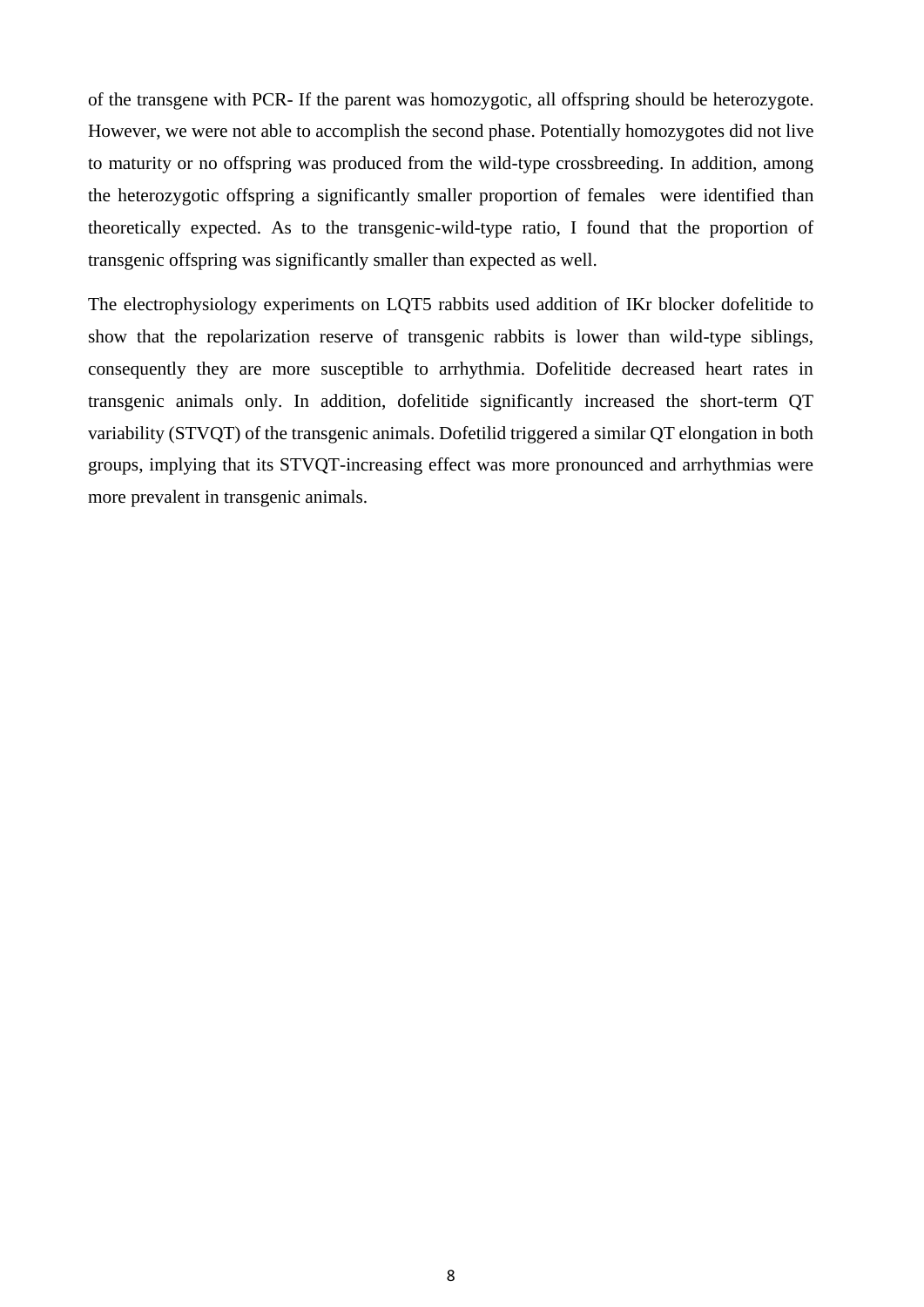# 4. NEW SCIENTIFIC RESULTS

1. I created the transgene constructs to study the long QT5 syndrome: the vectors containing the G52R mutation and the wild-type variant of the human KCNE1 cDNA.

2. I managed to create a transgenic mouse model by the long QT5 transgene construct, where its function was demonstrated on RNA and protein level as well.

3. I created the third transgenic rabbit model in the world that can be used to study the long QT syndrome, its effectiveness was demonstrated through the electrophysiological results.

4. The tissue-specific expression in the LQT5 transgenic rabbit model was demonstrated by molecular biological methods, the results of the immune-histochemical painting revealed its localization within the cellular membrane.

5. We managed to determine the amount of human in channel protein expressed in the LQT5 transgenic rabbit model, and its separation via its isoelectric point.

6. In the case of a transgenic heterozygotic LQT5 strain that a sexual imbalance is among the heterozygotic transgenic offspring, with significantly less females born. Homozygotic offspring could not be created.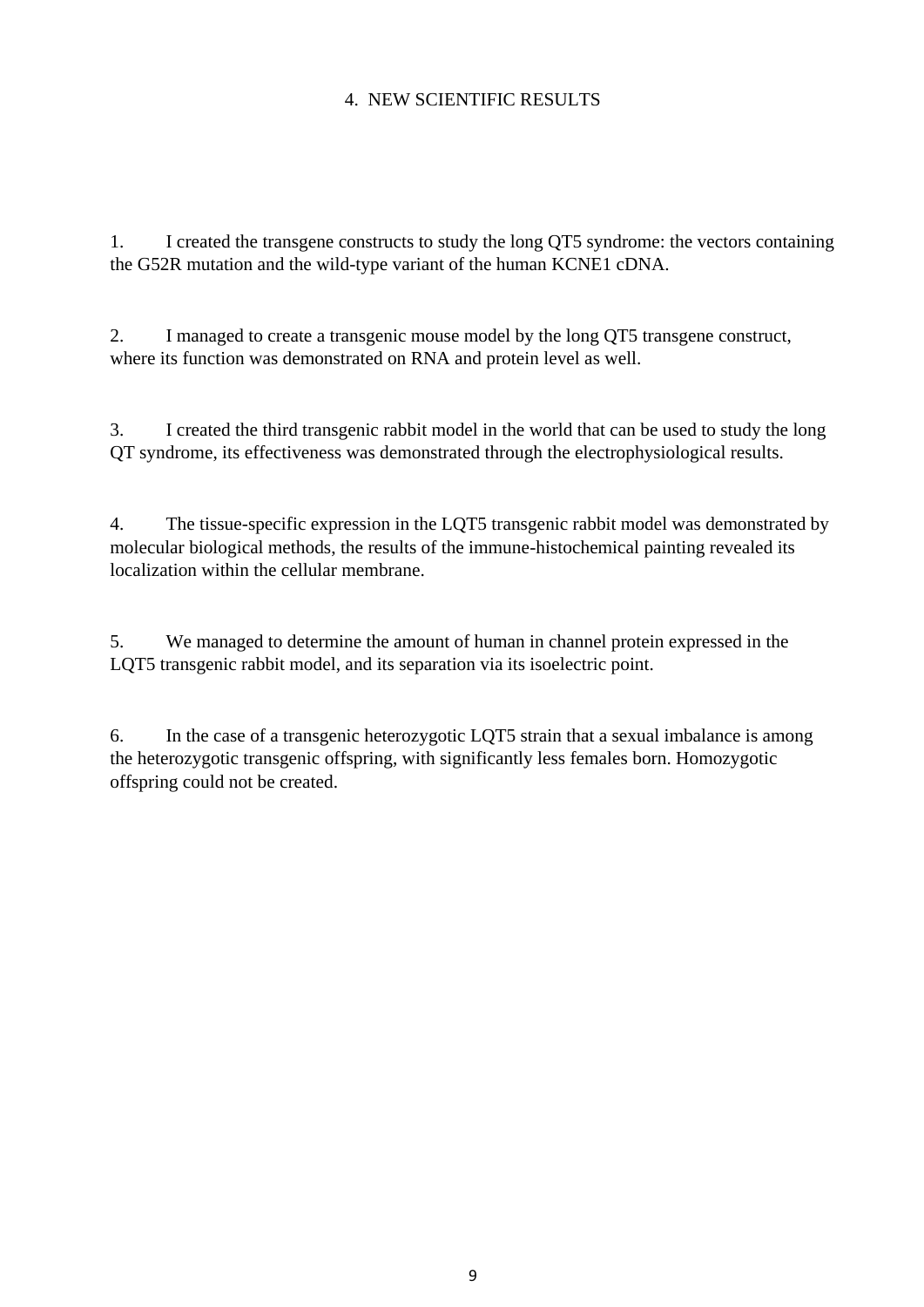#### 5. CONCLUSIONS AND RECOMMENDATIONS

Animal models have always been important part of basic research. Their use in medical research has increased exceptionally during recent decades, due to the fast advancement of biotechnology. The rabbit, as a laboratory animal, has been useful for researchers, as suitable models of certain human diseases, and even beneficial recombined proteins can be produced in its various tissues, after genetic modification (Bősze et al, 2003). Physiologically and phylogenetically, rabbits are closer to humans, than mousse, rats, or other laboratory animals.

The aim of my work was to create a transgenic rabbit model that produces a mutant human ion channel protein in the cardiac ventricula, thus providing unprecedented details about the electrophysiological background of the long QT 5 syndrome. My PhD work demonstrated theintegration, heritability, and expression of the transgenic construct both on RNA and protein levels. Electrophysiology measurements at the Pharmacology Institute in Szeged presented the mutant human minK protein's effect on the IKs ion current in the heart of a transgenic rabbit. Though we used immunohistology to demonstrate the presence of the human minK protein in the membranes of the heart muscle cells of the transgenic rabbit, it would advisable to investigate the co-localization of the polus forming alpha subunits and their associated human minK beta subunits via immunhistology. Immune co-precipitation could be used to find out which ion channel proteins have interactions with the human transgene protein.

My work was started before the era of genome editing tools like TALEN, Zink Finger, CRISPR/Cas, so my results could be improved by applying such methods. Our existing LQT5 model could be used to create a novel transgenic model that has noendogenous KCNE1 because it knocked out with CRISPR/Cas therefore only the mutant human KCNE1 would be expressed in the transgenic rabbit heart. If there is surviving offspring, the transgenic model without endogenous KCNE1 would be suitable for further research: in what proportion does endogenous KCNE1 assist the function of an G52R mutant IKs channel; results of in vitro test could be verified or improved. Other physiological roles of the minK protein could be learned.

According to published data, mice afflicted with long QT2 type showed no difference in the development of heterozygotes and homozygotes until day 9.5. Another remarkable observation was the shift of the gender ratio among LQT5 transgenic offspring. An explanation can be the effect of female hormones, which increases the probability of cardiological anomalies and long QT syndrome. The individual effects of female hormones could be investigated on the LQT5 transgenic model, in an experiment similar to that was done on the LQT2 transgenic rabbits. The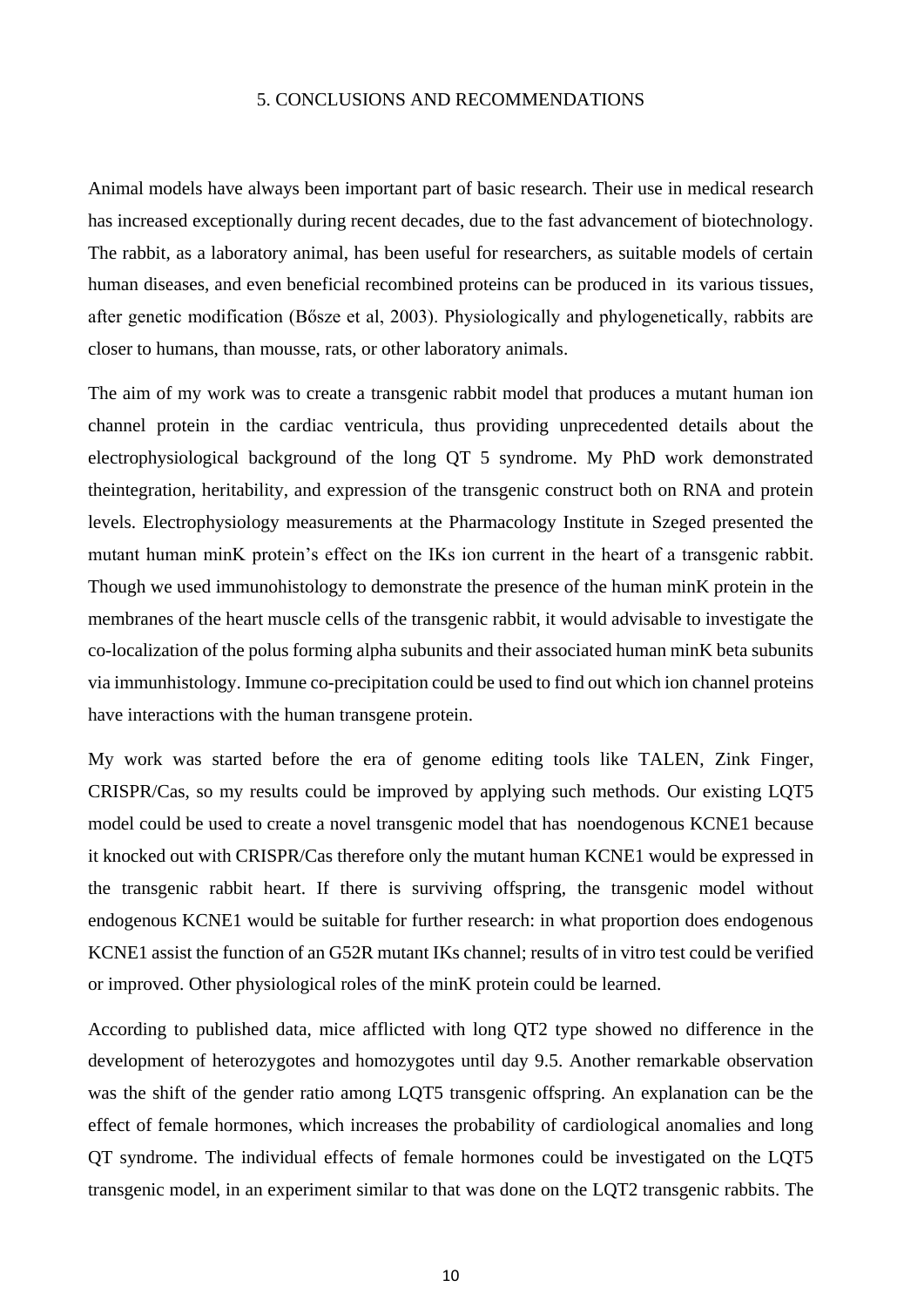ovaries of the transgenic LQT2 females were removed and the major sexual hormones were supplied later individually, thus being able to observe their separate effect in the organism of the hormone-depleted rabbits. This study demonstrated that females with the long QT2 syndrome had significantly longer QT intervals than those of the males, and that later complementation of female hormones (most importantly, östradiol) significantly increases the emergence of cardiological disturbances. Further, detailed hormone research on the transgenic rabbit model could provide vital information to understand the precise background of such electrophysiological diseases as sudden cardiac death, contributing to the development of new and more accurate prediction techniques and/or cure design. Among the 16 human long QT syndrome, only three have a transgenic rabbit model to date, including ours. Moreover, ff money and effort were of no concern, I would create the existing QT1, QT2 and QT5 rabbit models created by additive transgenesis, with one of the genome editing methods bí now adapted in our team. This could provide information on how results of the animals created by novel methods differ from the results of already existing transgenic models.

Moreover, we cross-bred our LQT5 model with LQT2 rabbit models in Freiburg, creating a double transgenic LQT2-5 model. The yet unpublished results of this double transgenic model shows that the LQT2-5 mutants are not only more sensitive to IKs blockers, but they have higher proarrhythmia biomarkers, the more severe arrhythmic symptoms tend to be longer and more prevalent.

These rabbit models could also be subject to basic research on the interactions of the NMD factors and ion channel proteins. We could understand much about the functioning of ion channels, but also about how the control of ion channel proteins are affected by altering the ratio of the proteins regulated by them. It would be useful to see whether the mRNA expression of NMD complex constituents is changed in the hearts of the transgenic rabbits.

Finally, the LQT5 transgenic rabbit model could be used in experiments where the electrophysiological characteristics of the most widely used species (dog, guinea pig, rabbit) would be compared. This could reveal which animal model is the most useable to model the human cardiac rhythm anomalies.

The developing transgenic techniques have been directly affecting the pharmaceutical and medical research projects in the recent years. New and new types of laboratory animals will be created in the forthcoming years, making so far less researchable metabolic processes easily modelable. The number of species that can be used to model human diseases will increase. Due to the exactly known or accurately characterized molecular biological background, the efficiency of the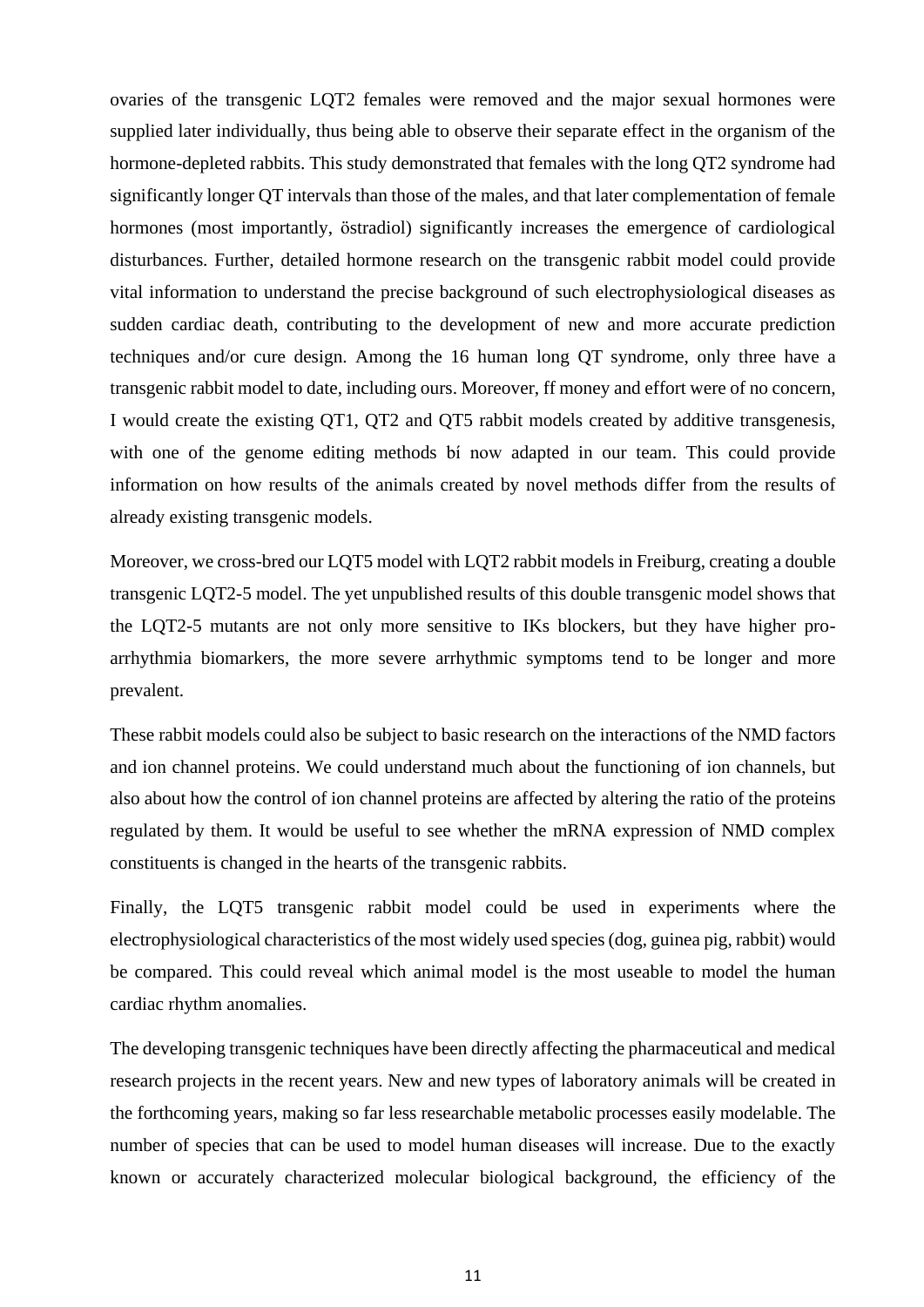experiments will increase, thus the number of animals required in one project can be decreased. Cardiology research uses hundreds of transgenic mouse models, but these are not fully reliable human disease models, due to their different ion current constitution. Human cardiology research has used minimal amount of genetically engineered rabbit models. The transgenic rabbit model created during my PhD work is an animal model which filled a gap,,.the results of our LQT5 rabbit has already provided important information to better understand repolarization ion currents of the human heart.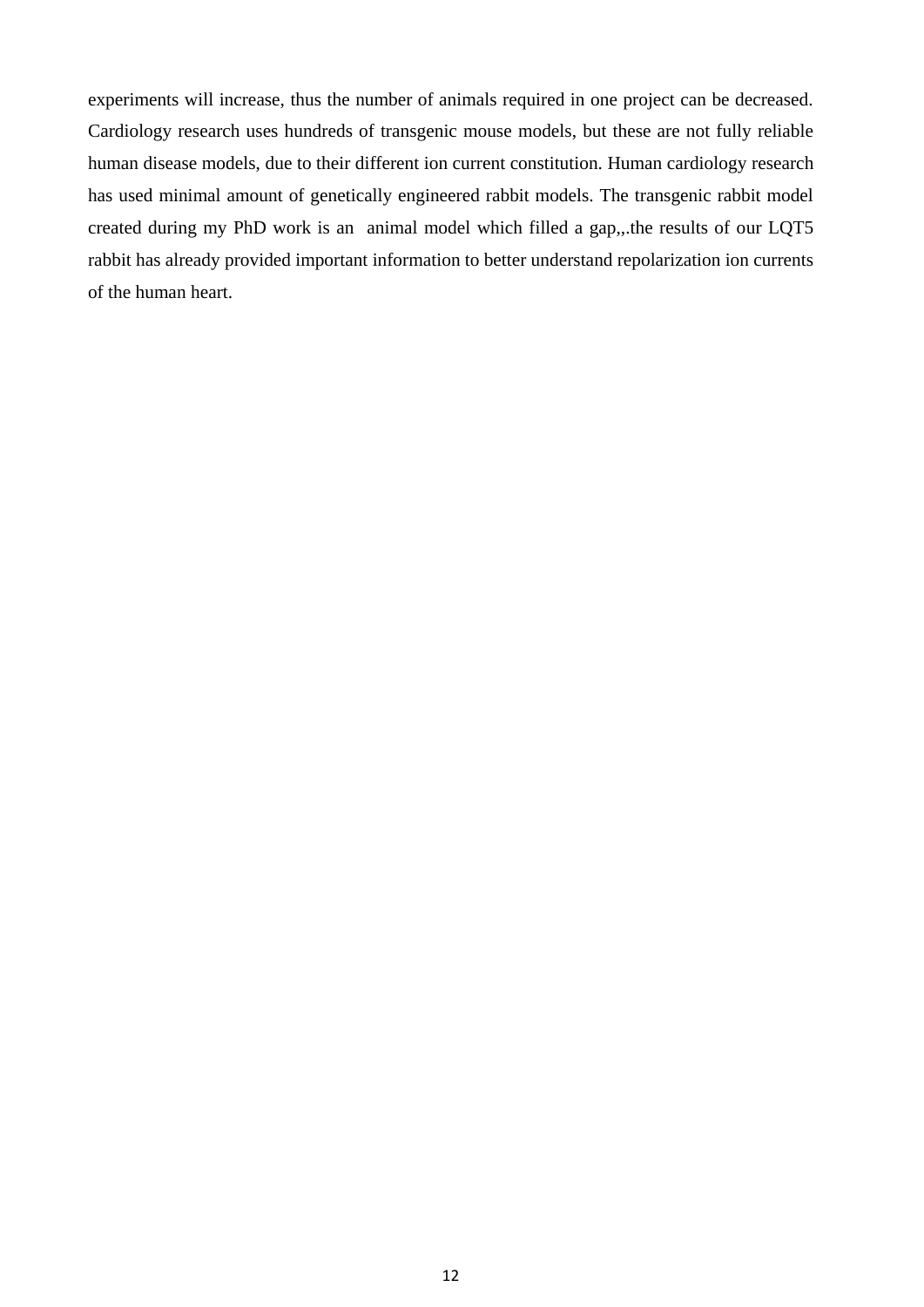### 6. PUBLICATIONS

#### **Publications in international scientific journals with impact factor:**

- 1. Major P, Baczkó I, Hiripi L, Odening KE, Juhász V, Kohajda Z, Horváth A, Seprényi G, Kovács M, Virág L, Jost N, Prorok J, Ördög B, Doleschall Z, Nattel S, Varró A, Bősze Z.A novel transgenic rabbit model with reduced repolarization reserve: long QT syndrome caused by a dominant-negative mutation of theKCNE1gene. *British Journal of Pharmacology*. 2016;173: 2046–2061. doi:10.1111/bph.13500 IF: 5,49
- 2. Bősze Z, Major P, Baczkó I, Odening K, Bodrogi L, Hiripi L, Varró A. The potential impact of new generation transgenic methods on creating rabbit models of cardiac diseases. *Progress in Biophysics and Molecular Biology*. 2016;121: 123–130. doi:10.1016/j. pbiomolbio.2016.05.007 IF: 3,22
- 3. Baczkó I, Major P, Juhász V, Varga R, Hornyik T, Hiripi L, Bősze Z, Varró A. LQT5 transgenic rabbits: a new model exhibiting increased cardiac repolarization instability and arrhythmia susceptibility. *Curr Res Cardiol*. 2015; 2(3): 57, page 129. IF.

### **Publication with impact factor in an unrelated field:**

1. Nyikó T, Kerényi F, Szabadkai L, Benkovics AH, Major P, Sonkoly B, et al. Plant nonsensemediated mRNA decay is controlled by different autoregulatory circuits and can be induced by an EJC-like complex. Nucleic Acids Research. 2013;41: 6715–6728. doi:10.1093/nar/gkt366. IF: 9,11

# **Accepted abstracts in international scientific journals with impact factor:**

1. Castiglione A, Hornyik T, Franke G, Perez-Feliz S, **Major P**, Hiripi L, Koren G, Bősze Zs, Varró A, Brunner M, Bode C, Baczkó I, Odening K. Combined use of transgenic LQT2,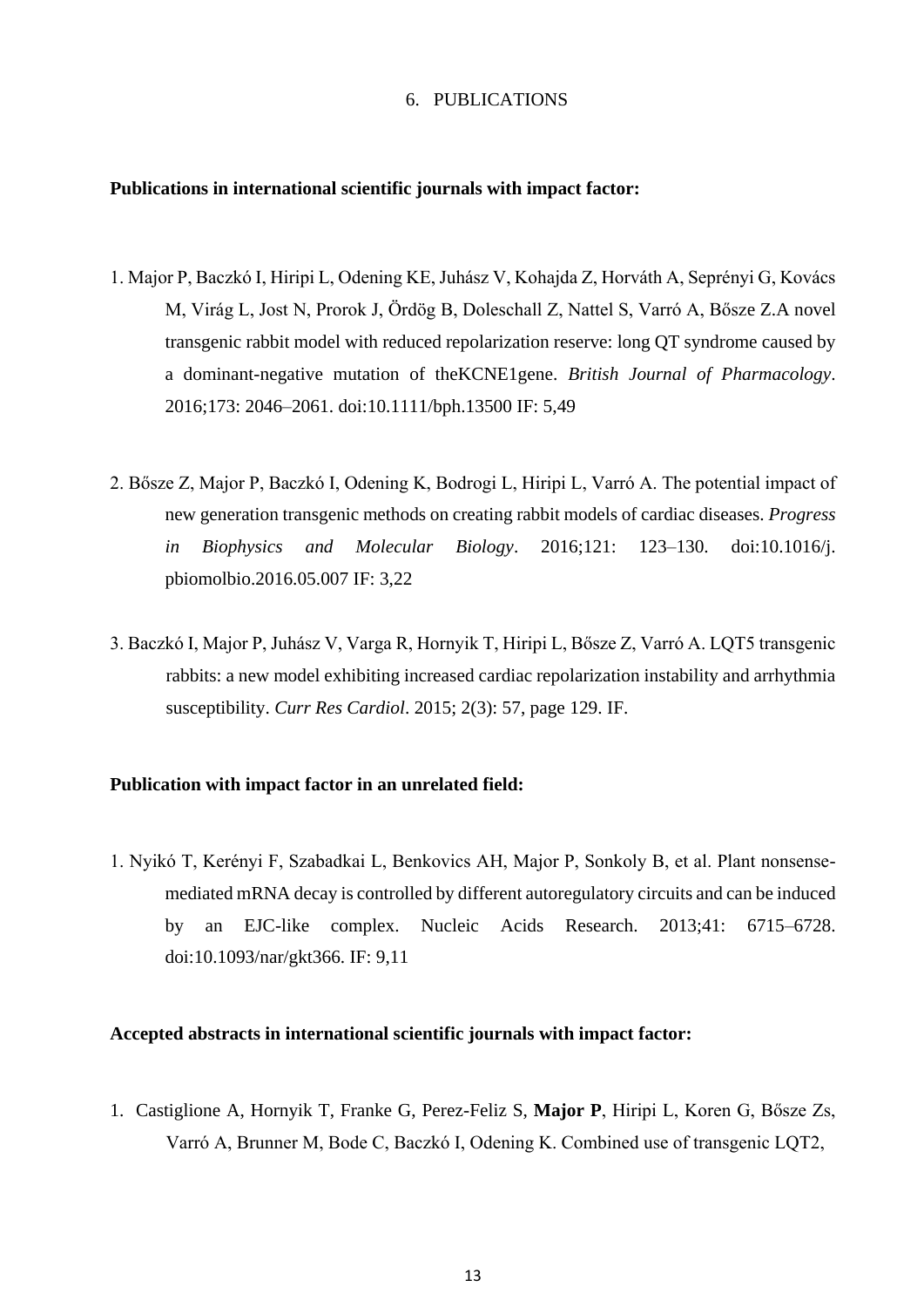LQT5 and LQT2-5 rabbit models with decreased repolarization reserve as novel tool to detect pro-arrhythmic risk. Clinical Research In Cardiology 2017 106:Suppl.1 Paper: V128

- 2. Hornyik T, Castiglione A, Franke G, Perez-Feliz S, **Major P**, Hiripi L, Koren G, Bősze Zs, Varró A, Brunner M, Bode C, Baczkó I, Odening KE, Transgenic lqt2, lqt5 and lqt2-5 rabbit models with decreased repolarization reserve as novel tools for more reliable identification of pro-arrhythmic markers. Current Research: Cardiology- Experimental Clinical, 2016, 3:3 p. 109.
- 3. **Major P**, Baczkó I, Hiripi L, Odening KE, Ördög B, Varró A, Bosze Zs. Creation and characterization of the first transgenic rabbit model of long QT5 syndrome, Transgenic Research, 2016 25: 2 Pp. 248-248. , 1 P.
- 4. Baczkó I, Juhász V, **Major P**, Kovács M, Hornyik T, Kerekes A, Hiripi L, Bősze Zs, Papp JGy, Varró A, LQT5 transgenic rabbits are characterized by increased repolarization instability and arrhythmia susceptibility. Cardiovascular Research, 2014 Volume 103, Issue suppl\_1, 15, Pages S50, doi.org/10.1093/cvr/cvu085.2
- 5. Baczkó I, Juhász V, **Major P**, Kovács M, Hornyik T, Hiripi L, Bősze Zs, Varró A, A novel LQT5 transgenic rabbit model for the assessment of proarrhythmic side effects of developmental compounds, Basic & Clinical Pharmacology & Toxicology, 2014, 115:Suppl1 Pp.94-95.,2 P.

# **Publications in international scientific journals without impact factor:**

- 1. Major P., Kerekes A., Skoda G., Hiripi L., Bősze Zs. Genetically modifield animals as potential genetic resources The 1srInternational Scientific Conference Biotechnology of Farm Animals Slovak J. Anim. Sci., 46, 2013 (4): 155-159, ISSN 1337-9984
- 2. Baczkó I, Juhász V., Major P., Kovács M., Hornyik T., Kerekes A., Hiripi L., Bősze Zs, Papp J.Gy., Varró A. LQT5 transgenic rabbits are characterized by increased repolarization instability and arrhythmia susceptibility. Cardiovasc Res 2014; 103, S50. doi:10.1093/cvr/cvu085
- 3. Baczko I, Juhasz V, Major P, Kovacs M, Hornyik T, Hiripi L, Bosze Zs, Varro A: A novel